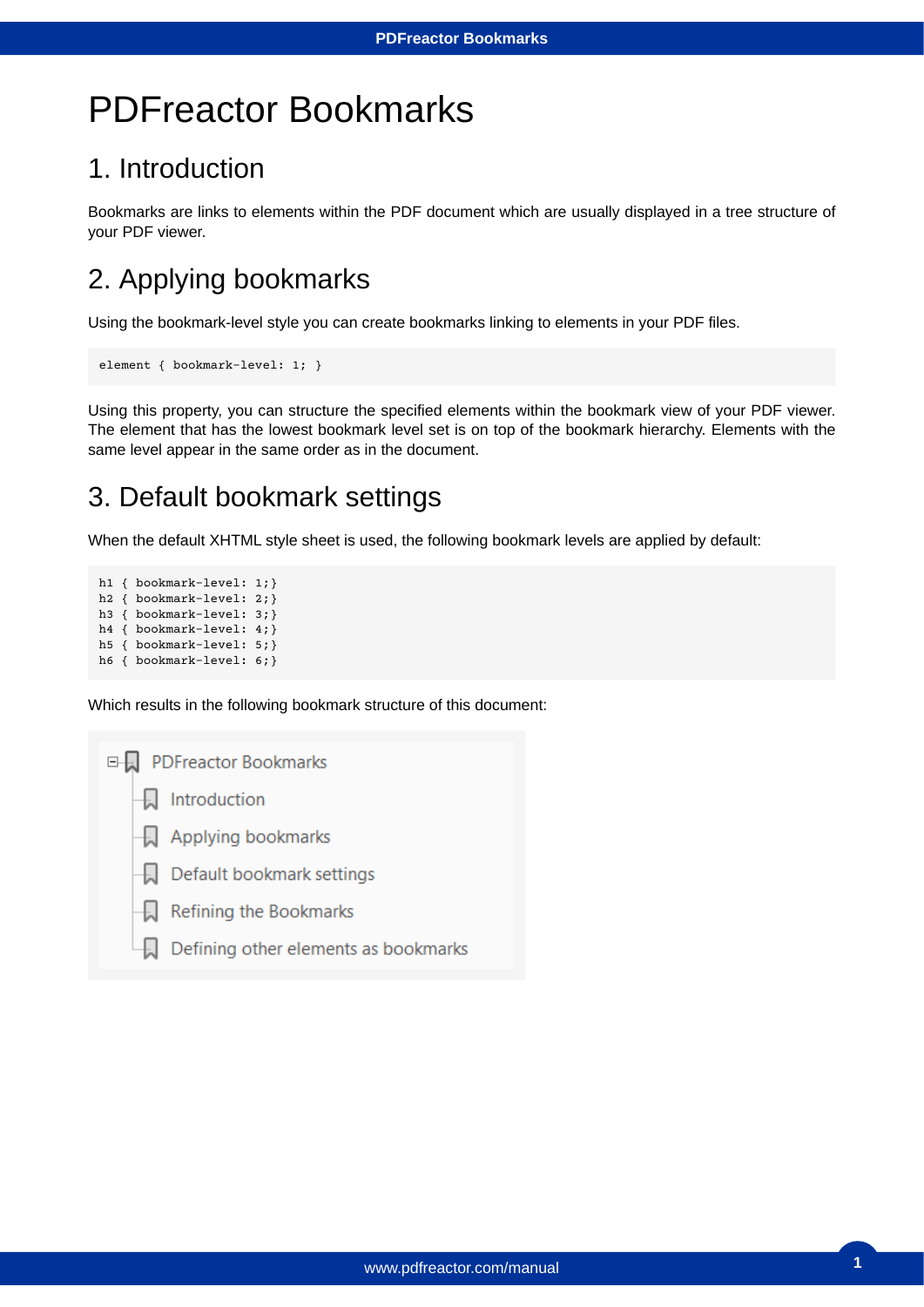#### 4. Refining the Bookmarks

The property bookmark-label allows to define the title of a bookmark. By default, it displays the text content of the corresponding element.

```
h1 { 
  bookmark-level: 1;
  bookmark-label: content(before) content(text) " (Page " counter(page) ")";
}
```
This bookmark label should look like as follows.



When having bookmarks with many descendants it can be confusing if all entries are displayed by default. The property bookmark-state allows to define whether the entries are initially closed:



The result of this example should look like this.

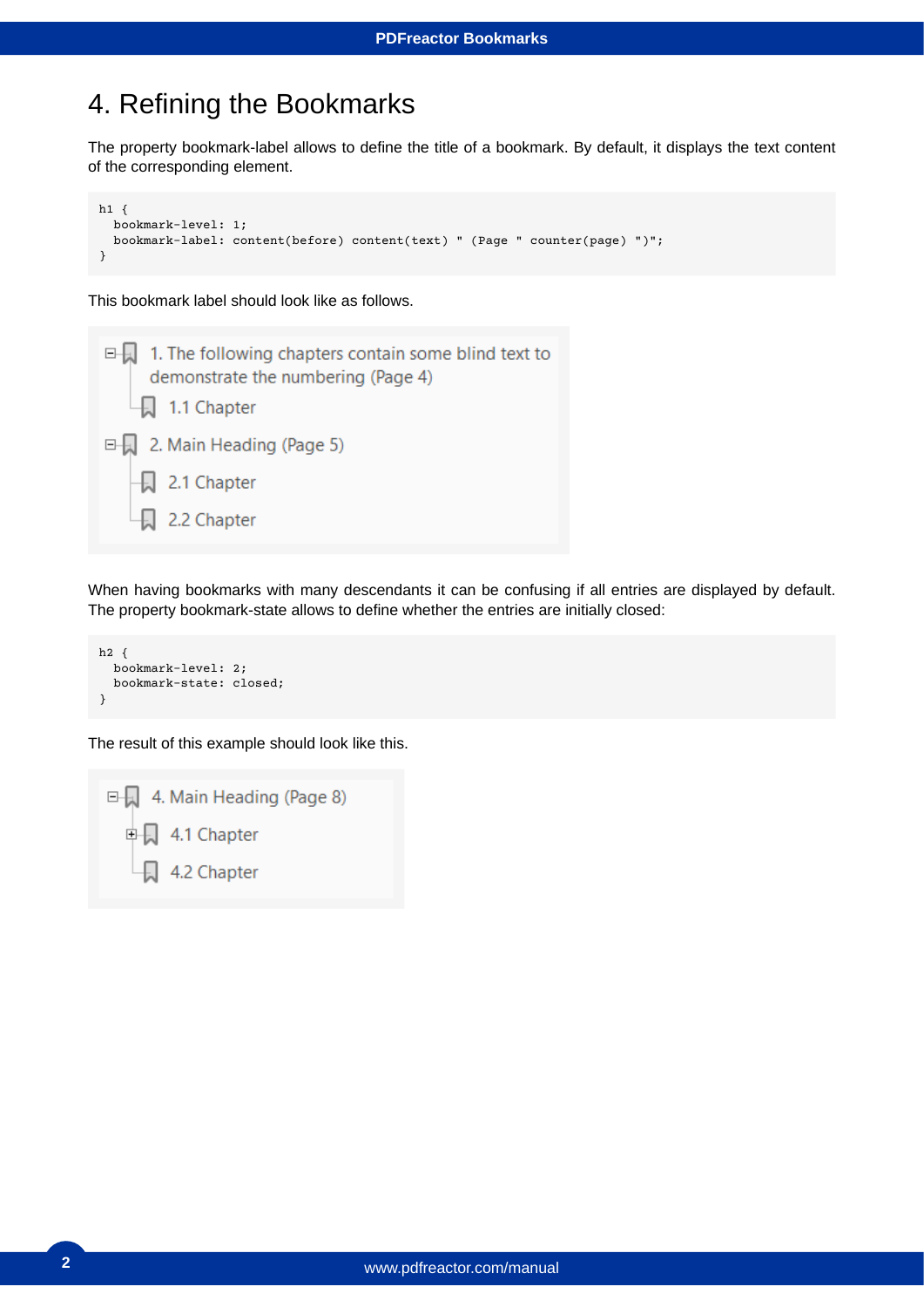#### 5. Defining other elements as bookmarks

Analogous to the default bookmark styles, it's easily possible to define other elements, than headlines for bookmarks:

```
div.bmlevel1 {
  bookmark-level: 1;
  border: 1px solid blue;
  margin-bottom: 1mm;
}
div.bmlevel2 {
  bookmark-level: 2;
  border: 1px solid red;
  margin-bottom: 1mm;
}
div.bmlevel3 {
  bookmark-level: 3;
  border: 1px solid green;
  margin-bottom: 1mm;
}
```
This <div> should be bookmarked with level 1 This <div> should be bookmarked with level 2 This <div> should be bookmarked with level 3

Which results in the following bookmark structure:

□ This <div> should be bookmarked with level 1  $\overrightarrow{D}$  This <div> should be bookmarked with level 2 This <div> should be bookmarked with level 3 This <div> should **This <div> should This <div> should**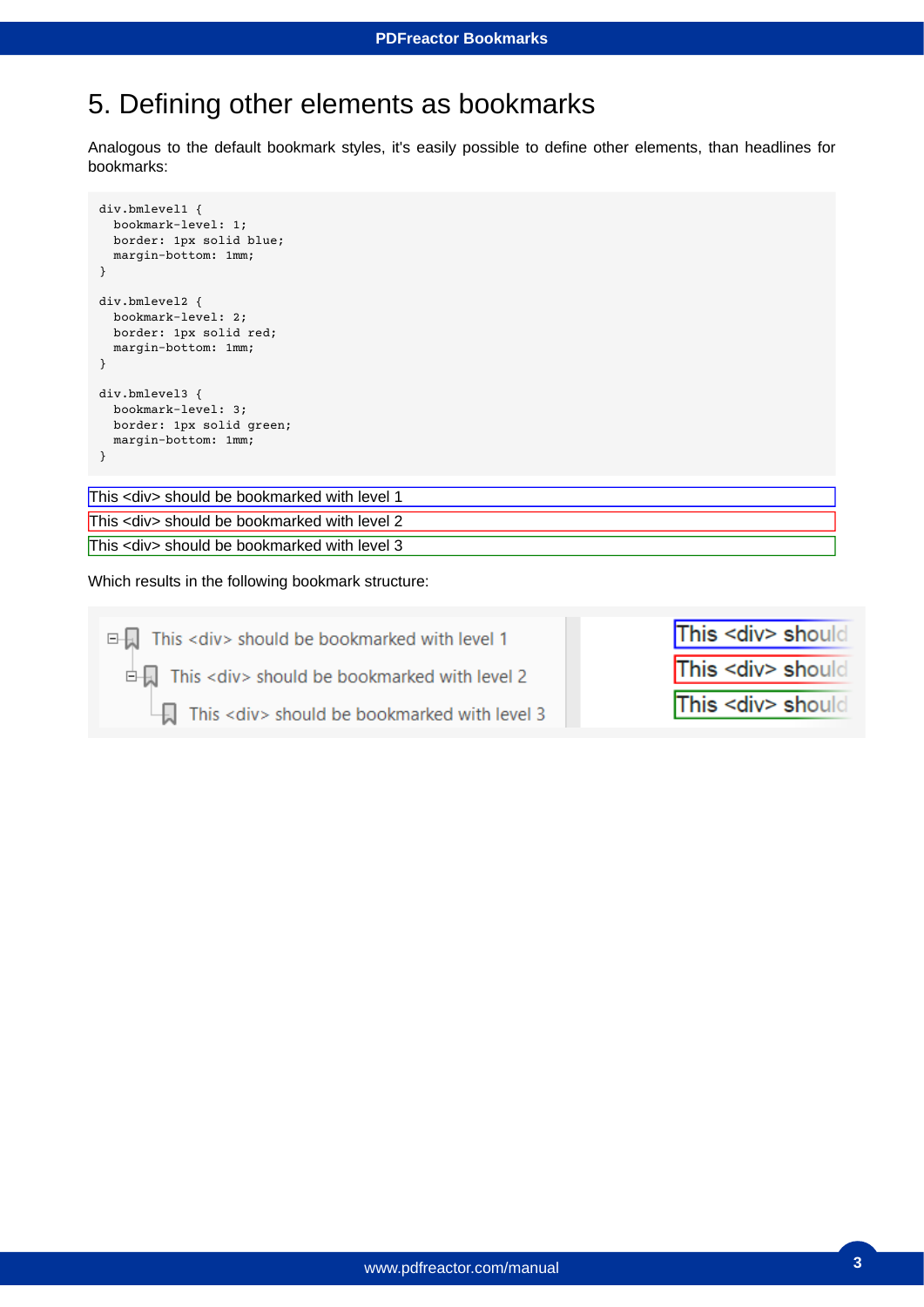# 1. The following chapters contain some blind text to demonstrate the numbering

### 1.1 Chapter

Lorem ipsum dolor sit amet, consectetuer adipiscing elit. Cras ante. Praesent at lorem ac massa facilisis convallis. Suspendisse potenti. Sed convallis dignissim pede. Sed lobortis sodales lectus. Vivamus quam. Morbi pulvinar cursus ipsum. Duis tristique, tellus vitae suscipit egestas, enim nisl tempus augue, eget feugiat tellus urna lobortis diam. Sed quis est. Sed malesuada, lorem non placerat convallis, arcu sapien pretium dui, eget fringilla urna velit lacinia nisi. Ut in tellus non ante sagittis lacinia. Vestibulum sed turpis nec felis adipiscing lobortis.

Proin risus nibh, commodo nec, facilisis a, consectetuer in, urna. Maecenas vitae tortor. Donec dictum pharetra lacus. Duis arcu neque, eleifend id, varius non, lobortis hendrerit, mauris. Donec scelerisque felis a sem. Vivamus semper est non ipsum. Nam malesuada blandit orci. Aliquam quam. Aenean pharetra fermentum magna. In et nibh. Donec consequat elit a felis. Ut convallis, enim at feugiat sodales, nisi mauris sagittis erat, eu egestas velit nisi sed nibh. Duis facilisis mi non lacus. In id justo. Lorem ipsum dolor sit amet, consectetuer adipiscing elit. Nunc sed sem. Sed sed mi. Maecenas dignissim, felis id vehicula aliquet, justo metus sagittis sem, eu semper ligula purus a odio.

Vivamus nunc metus, porttitor id, facilisis quis, porta non, justo. Mauris a metus rhoncus augue vulputate consequat. In vel tortor eget metus porttitor commodo. Etiam vitae quam. Duis commodo cursus nisi. Suspendisse purus ligula, vulputate scelerisque, accumsan at, accumsan non, urna. Donec congue massa a tortor ultrices convallis. Vivamus nec justo in justo rhoncus fringilla. Nam urna erat, pretium nec, tempus ut, mollis in, sem. Sed tortor felis, iaculis ut, fermentum non, euismod at, enim. Integer sagittis, magna vitae blandit cursus, diam lorem tempus sapien, commodo mollis velit augue tincidunt orci.

Curabitur posuere viverra justo. Cum sociis natoque penatibus et magnis dis parturient montes, nascetur ridiculus mus. Suspendisse quis nisi. Pellentesque tortor lorem, ullamcorper ac, lacinia non, dictum id, risus. Donec condimentum lobortis augue. Morbi sit amet turpis a velit dictum ultrices. Nulla facilisi. Pellentesque habitant morbi tristique senectus et netus et malesuada fames ac turpis egestas. Aenean sagittis, nisl vestibulum condimentum porttitor, risus felis varius urna, nec porta tortor lectus et nibh. Ut odio justo, auctor vel, scelerisque at, aliquam nec, nibh. Fusce mauris. Aenean ornare nunc sit amet arcu. Duis nec lacus eget purus tempor feugiat. Sed non velit. Etiam ultrices ullamcorper neque.

Morbi eleifend felis molestie mi euismod dictum. Morbi lacus arcu, luctus nec, rhoncus et, blandit a, felis. Morbi nunc purus, sodales sit amet, tempus vitae, ullamcorper non, elit. Cras diam. Nunc nisi. Duis id est. Quisque tempor. Sed fringilla purus sit amet metus. Lorem ipsum dolor sit amet, consectetuer adipiscing elit. Aenean sit amet elit. Donec nec erat. Nullam aliquam.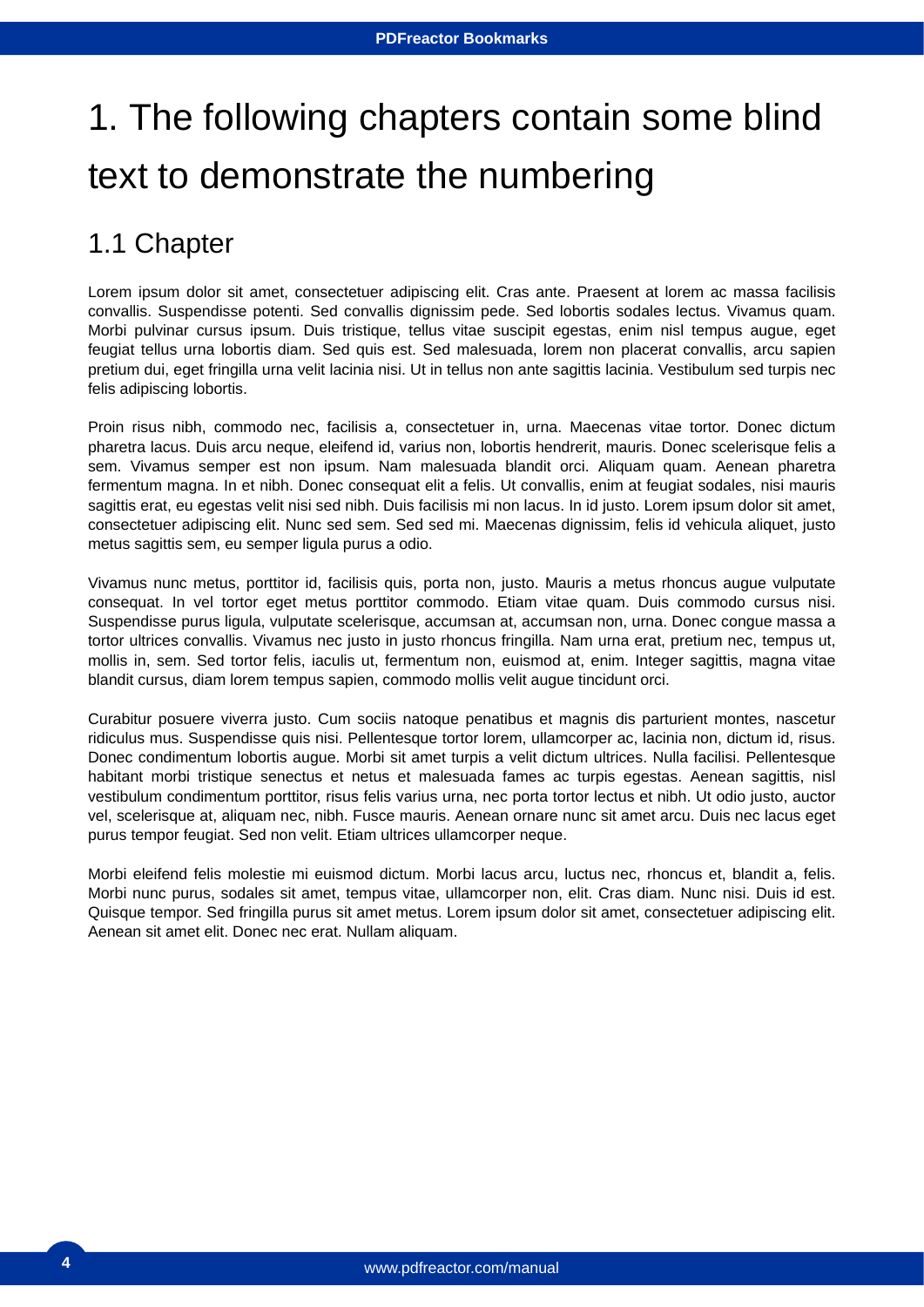### 2. Main Heading

#### 2.1 Chapter

Lorem ipsum dolor sit amet, consectetuer adipiscing elit. Cras ante. Praesent at lorem ac massa facilisis convallis. Suspendisse potenti. Sed convallis dignissim pede. Sed lobortis sodales lectus. Vivamus quam. Morbi pulvinar cursus ipsum. Duis tristique, tellus vitae suscipit egestas, enim nisl tempus augue, eget feugiat tellus urna lobortis diam. Sed quis est. Sed malesuada, lorem non placerat convallis, arcu sapien pretium dui, eget fringilla urna velit lacinia nisi. Ut in tellus non ante sagittis lacinia. Vestibulum sed turpis nec felis adipiscing lobortis.

Proin risus nibh, commodo nec, facilisis a, consectetuer in, urna. Maecenas vitae tortor. Donec dictum pharetra lacus. Duis arcu neque, eleifend id, varius non, lobortis hendrerit, mauris. Donec scelerisque felis a sem. Vivamus semper est non ipsum. Nam malesuada blandit orci. Aliquam quam. Aenean pharetra fermentum magna. In et nibh. Donec consequat elit a felis. Ut convallis, enim at feugiat sodales, nisi mauris sagittis erat, eu egestas velit nisi sed nibh. Duis facilisis mi non lacus. In id justo. Lorem ipsum dolor sit amet, consectetuer adipiscing elit. Nunc sed sem. Sed sed mi. Maecenas dignissim, felis id vehicula aliquet, justo metus sagittis sem, eu semper ligula purus a odio.

Vivamus nunc metus, porttitor id, facilisis quis, porta non, justo. Mauris a metus rhoncus augue vulputate consequat. In vel tortor eget metus porttitor commodo. Etiam vitae quam. Duis commodo cursus nisi. Suspendisse purus ligula, vulputate scelerisque, accumsan at, accumsan non, urna. Donec congue massa a tortor ultrices convallis. Vivamus nec justo in justo rhoncus fringilla. Nam urna erat, pretium nec, tempus ut, mollis in, sem. Sed tortor felis, iaculis ut, fermentum non, euismod at, enim. Integer sagittis, magna vitae blandit cursus, diam lorem tempus sapien, commodo mollis velit augue tincidunt orci.

Curabitur posuere viverra justo. Cum sociis natoque penatibus et magnis dis parturient montes, nascetur ridiculus mus. Suspendisse quis nisi. Pellentesque tortor lorem, ullamcorper ac, lacinia non, dictum id, risus. Donec condimentum lobortis augue. Morbi sit amet turpis a velit dictum ultrices. Nulla facilisi. Pellentesque habitant morbi tristique senectus et netus et malesuada fames ac turpis egestas. Aenean sagittis, nisl vestibulum condimentum porttitor, risus felis varius urna, nec porta tortor lectus et nibh. Ut odio justo, auctor vel, scelerisque at, aliquam nec, nibh. Fusce mauris. Aenean ornare nunc sit amet arcu. Duis nec lacus eget purus tempor feugiat. Sed non velit. Etiam ultrices ullamcorper neque.

Morbi eleifend felis molestie mi euismod dictum. Morbi lacus arcu, luctus nec, rhoncus et, blandit a, felis. Morbi nunc purus, sodales sit amet, tempus vitae, ullamcorper non, elit. Cras diam. Nunc nisi. Duis id est. Quisque tempor. Sed fringilla purus sit amet metus. Lorem ipsum dolor sit amet, consectetuer adipiscing elit. Aenean sit amet elit. Donec nec erat. Nullam aliquam.

#### 2.2 Chapter

Lorem ipsum dolor sit amet, consectetuer adipiscing elit. Cras ante. Praesent at lorem ac massa facilisis convallis. Suspendisse potenti. Sed convallis dignissim pede. Sed lobortis sodales lectus. Vivamus quam. Morbi pulvinar cursus ipsum. Duis tristique, tellus vitae suscipit egestas, enim nisl tempus augue, eget feugiat tellus urna lobortis diam. Sed quis est. Sed malesuada, lorem non placerat convallis, arcu sapien pretium dui, eget fringilla urna velit lacinia nisi. Ut in tellus non ante sagittis lacinia. Vestibulum sed turpis nec felis adipiscing lobortis.

Proin risus nibh, commodo nec, facilisis a, consectetuer in, urna. Maecenas vitae tortor. Donec dictum pharetra lacus. Duis arcu neque, eleifend id, varius non, lobortis hendrerit, mauris. Donec scelerisque felis a sem. Vivamus semper est non ipsum. Nam malesuada blandit orci. Aliquam quam. Aenean pharetra fermentum magna. In et nibh. Donec consequat elit a felis. Ut convallis, enim at feugiat sodales, nisi mauris sagittis erat, eu egestas velit nisi sed nibh. Duis facilisis mi non lacus. In id justo. Lorem ipsum dolor sit amet,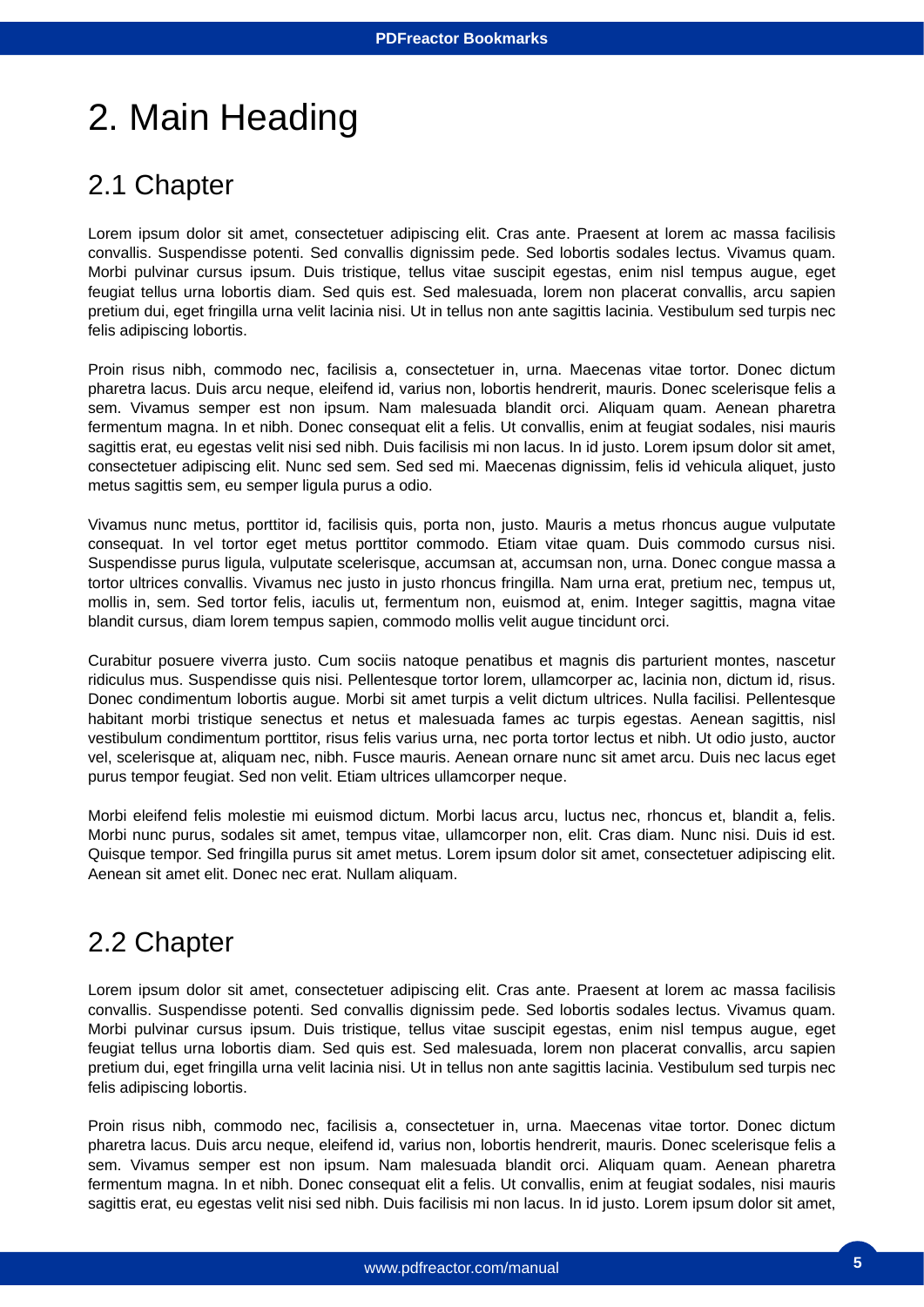consectetuer adipiscing elit. Nunc sed sem. Sed sed mi. Maecenas dignissim, felis id vehicula aliquet, justo metus sagittis sem, eu semper ligula purus a odio.

Vivamus nunc metus, porttitor id, facilisis quis, porta non, justo. Mauris a metus rhoncus augue vulputate consequat. In vel tortor eget metus porttitor commodo. Etiam vitae quam. Duis commodo cursus nisi. Suspendisse purus ligula, vulputate scelerisque, accumsan at, accumsan non, urna. Donec congue massa a tortor ultrices convallis. Vivamus nec justo in justo rhoncus fringilla. Nam urna erat, pretium nec, tempus ut, mollis in, sem. Sed tortor felis, iaculis ut, fermentum non, euismod at, enim. Integer sagittis, magna vitae blandit cursus, diam lorem tempus sapien, commodo mollis velit augue tincidunt orci.

Curabitur posuere viverra justo. Cum sociis natoque penatibus et magnis dis parturient montes, nascetur ridiculus mus. Suspendisse quis nisi. Pellentesque tortor lorem, ullamcorper ac, lacinia non, dictum id, risus. Donec condimentum lobortis augue. Morbi sit amet turpis a velit dictum ultrices. Nulla facilisi. Pellentesque habitant morbi tristique senectus et netus et malesuada fames ac turpis egestas. Aenean sagittis, nisl vestibulum condimentum porttitor, risus felis varius urna, nec porta tortor lectus et nibh. Ut odio justo, auctor vel, scelerisque at, aliquam nec, nibh. Fusce mauris. Aenean ornare nunc sit amet arcu. Duis nec lacus eget purus tempor feugiat. Sed non velit. Etiam ultrices ullamcorper neque.

Morbi eleifend felis molestie mi euismod dictum. Morbi lacus arcu, luctus nec, rhoncus et, blandit a, felis. Morbi nunc purus, sodales sit amet, tempus vitae, ullamcorper non, elit. Cras diam. Nunc nisi. Duis id est. Quisque tempor. Sed fringilla purus sit amet metus. Lorem ipsum dolor sit amet, consectetuer adipiscing elit. Aenean sit amet elit. Donec nec erat. Nullam aliquam.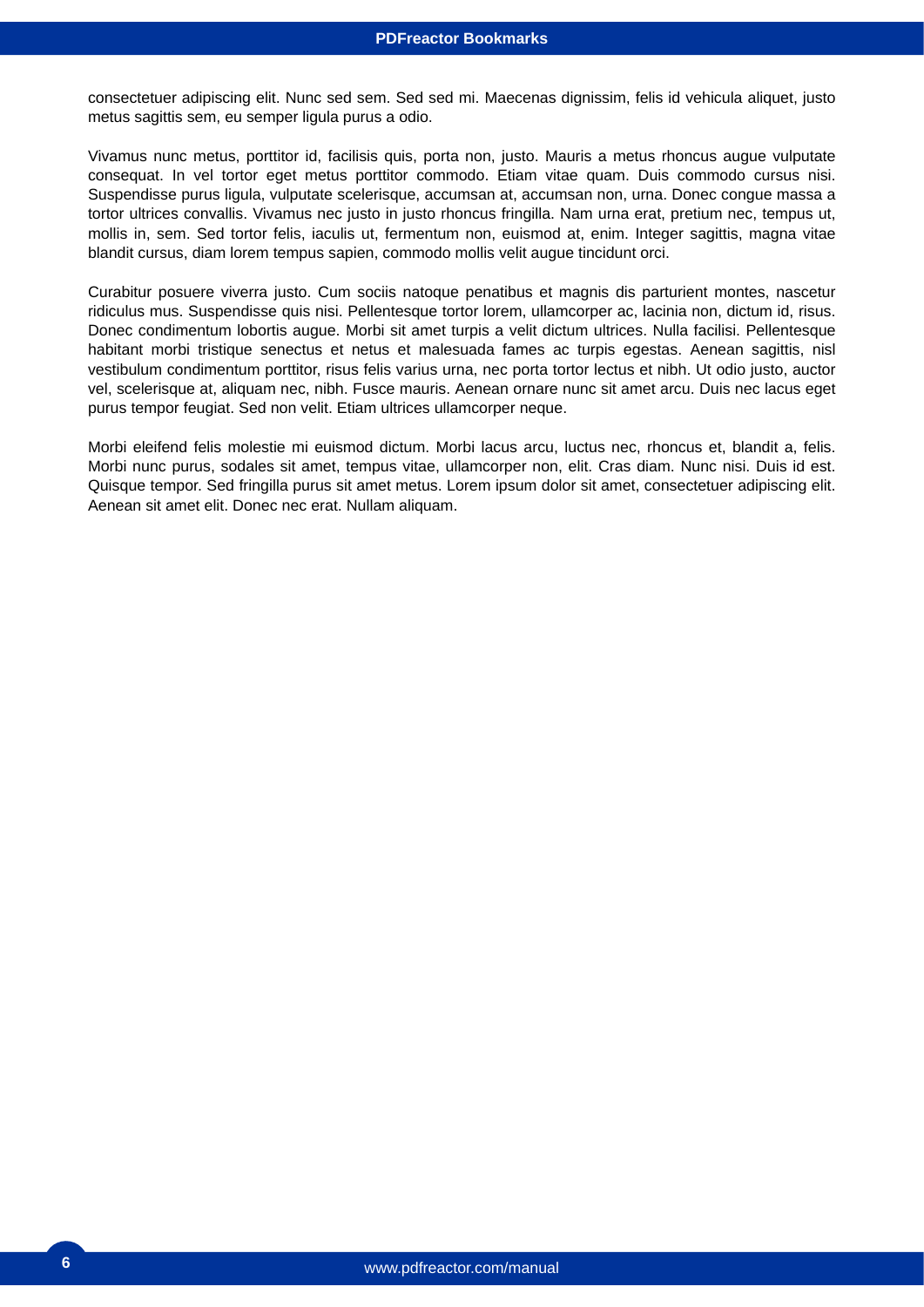### 3. Main Heading

#### 3.1 Chapter

Lorem ipsum dolor sit amet, consectetuer adipiscing elit. Cras ante. Praesent at lorem ac massa facilisis convallis. Suspendisse potenti. Sed convallis dignissim pede. Sed lobortis sodales lectus. Vivamus quam. Morbi pulvinar cursus ipsum. Duis tristique, tellus vitae suscipit egestas, enim nisl tempus augue, eget feugiat tellus urna lobortis diam. Sed quis est. Sed malesuada, lorem non placerat convallis, arcu sapien pretium dui, eget fringilla urna velit lacinia nisi. Ut in tellus non ante sagittis lacinia. Vestibulum sed turpis nec felis adipiscing lobortis.

Proin risus nibh, commodo nec, facilisis a, consectetuer in, urna. Maecenas vitae tortor. Donec dictum pharetra lacus. Duis arcu neque, eleifend id, varius non, lobortis hendrerit, mauris. Donec scelerisque felis a sem. Vivamus semper est non ipsum. Nam malesuada blandit orci. Aliquam quam. Aenean pharetra fermentum magna. In et nibh. Donec consequat elit a felis. Ut convallis, enim at feugiat sodales, nisi mauris sagittis erat, eu egestas velit nisi sed nibh. Duis facilisis mi non lacus. In id justo. Lorem ipsum dolor sit amet, consectetuer adipiscing elit. Nunc sed sem. Sed sed mi. Maecenas dignissim, felis id vehicula aliquet, justo metus sagittis sem, eu semper ligula purus a odio.

Vivamus nunc metus, porttitor id, facilisis quis, porta non, justo. Mauris a metus rhoncus augue vulputate consequat. In vel tortor eget metus porttitor commodo. Etiam vitae quam. Duis commodo cursus nisi. Suspendisse purus ligula, vulputate scelerisque, accumsan at, accumsan non, urna. Donec congue massa a tortor ultrices convallis. Vivamus nec justo in justo rhoncus fringilla. Nam urna erat, pretium nec, tempus ut, mollis in, sem. Sed tortor felis, iaculis ut, fermentum non, euismod at, enim. Integer sagittis, magna vitae blandit cursus, diam lorem tempus sapien, commodo mollis velit augue tincidunt orci.

Curabitur posuere viverra justo. Cum sociis natoque penatibus et magnis dis parturient montes, nascetur ridiculus mus. Suspendisse quis nisi. Pellentesque tortor lorem, ullamcorper ac, lacinia non, dictum id, risus. Donec condimentum lobortis augue. Morbi sit amet turpis a velit dictum ultrices. Nulla facilisi. Pellentesque habitant morbi tristique senectus et netus et malesuada fames ac turpis egestas. Aenean sagittis, nisl vestibulum condimentum porttitor, risus felis varius urna, nec porta tortor lectus et nibh. Ut odio justo, auctor vel, scelerisque at, aliquam nec, nibh. Fusce mauris. Aenean ornare nunc sit amet arcu. Duis nec lacus eget purus tempor feugiat. Sed non velit. Etiam ultrices ullamcorper neque.

Morbi eleifend felis molestie mi euismod dictum. Morbi lacus arcu, luctus nec, rhoncus et, blandit a, felis. Morbi nunc purus, sodales sit amet, tempus vitae, ullamcorper non, elit. Cras diam. Nunc nisi. Duis id est. Quisque tempor. Sed fringilla purus sit amet metus. Lorem ipsum dolor sit amet, consectetuer adipiscing elit. Aenean sit amet elit. Donec nec erat. Nullam aliquam.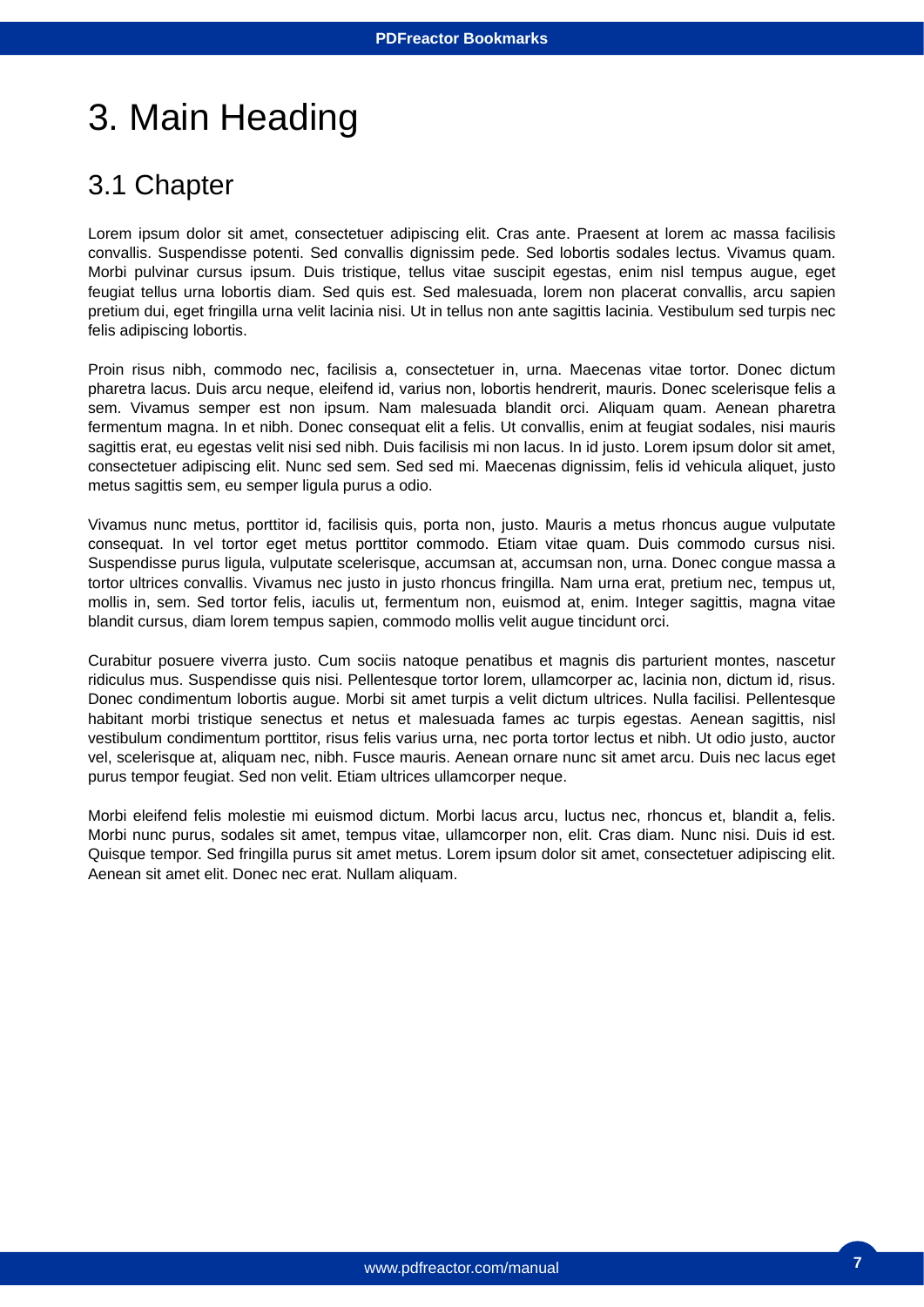### 4. Main Heading

Lorem ipsum dolor sit amet, consectetuer adipiscing elit. Cras ante. Praesent at lorem ac massa facilisis convallis. Suspendisse potenti. Sed convallis dignissim pede. Sed lobortis sodales lectus.

#### 4.1 Chapter

Lorem ipsum dolor sit amet, consectetuer adipiscing elit. Cras ante. Praesent at lorem ac massa facilisis convallis. Suspendisse potenti. Sed convallis dignissim pede. Sed lobortis sodales lectus. Vivamus quam. Morbi pulvinar cursus ipsum. Duis tristique, tellus vitae suscipit egestas, enim nisl tempus augue, eget feugiat tellus urna lobortis diam. Sed quis est. Sed malesuada, lorem non placerat convallis, arcu sapien pretium dui, eget fringilla urna velit lacinia nisi. Ut in tellus non ante sagittis lacinia. Vestibulum sed turpis nec felis adipiscing lobortis.

Proin risus nibh, commodo nec, facilisis a, consectetuer in, urna. Maecenas vitae tortor. Donec dictum pharetra lacus. Duis arcu neque, eleifend id, varius non, lobortis hendrerit, mauris. Donec scelerisque felis a sem. Vivamus semper est non ipsum. Nam malesuada blandit orci. Aliquam quam. Aenean pharetra fermentum magna. In et nibh. Donec consequat elit a felis. Ut convallis, enim at feugiat sodales, nisi mauris sagittis erat, eu egestas velit nisi sed nibh. Duis facilisis mi non lacus. In id justo. Lorem ipsum dolor sit amet, consectetuer adipiscing elit. Nunc sed sem. Sed sed mi. Maecenas dignissim, felis id vehicula aliquet, justo metus sagittis sem, eu semper ligula purus a odio.

Vivamus nunc metus, porttitor id, facilisis quis, porta non, justo. Mauris a metus rhoncus augue vulputate consequat. In vel tortor eget metus porttitor commodo. Etiam vitae quam. Duis commodo cursus nisi. Suspendisse purus ligula, vulputate scelerisque, accumsan at, accumsan non, urna. Donec congue massa a tortor ultrices convallis. Vivamus nec justo in justo rhoncus fringilla. Nam urna erat, pretium nec, tempus ut, mollis in, sem. Sed tortor felis, iaculis ut, fermentum non, euismod at, enim. Integer sagittis, magna vitae blandit cursus, diam lorem tempus sapien, commodo mollis velit augue tincidunt orci.

Curabitur posuere viverra justo. Cum sociis natoque penatibus et magnis dis parturient montes, nascetur ridiculus mus. Suspendisse quis nisi. Pellentesque tortor lorem, ullamcorper ac, lacinia non, dictum id, risus. Donec condimentum lobortis augue. Morbi sit amet turpis a velit dictum ultrices. Nulla facilisi. Pellentesque habitant morbi tristique senectus et netus et malesuada fames ac turpis egestas. Aenean sagittis, nisl vestibulum condimentum porttitor, risus felis varius urna, nec porta tortor lectus et nibh. Ut odio justo, auctor vel, scelerisque at, aliquam nec, nibh. Fusce mauris. Aenean ornare nunc sit amet arcu. Duis nec lacus eget purus tempor feugiat. Sed non velit. Etiam ultrices ullamcorper neque.

Morbi eleifend felis molestie mi euismod dictum. Morbi lacus arcu, luctus nec, rhoncus et, blandit a, felis. Morbi nunc purus, sodales sit amet, tempus vitae, ullamcorper non, elit. Cras diam. Nunc nisi. Duis id est. Quisque tempor. Sed fringilla purus sit amet metus. Lorem ipsum dolor sit amet, consectetuer adipiscing elit. Aenean sit amet elit. Donec nec erat. Nullam aliquam.

#### 4.1.1 Subheading

Lorem ipsum dolor sit amet, consectetuer adipiscing elit. Cras ante. Praesent at lorem ac massa facilisis convallis. Suspendisse potenti. Sed convallis dignissim pede. Sed lobortis sodales lectus. Vivamus quam. Morbi pulvinar cursus ipsum. Duis tristique, tellus vitae suscipit egestas, enim nisl tempus augue, eget feugiat tellus urna lobortis diam. Sed quis est. Sed malesuada, lorem non placerat convallis, arcu sapien pretium dui, eget fringilla urna velit lacinia nisi. Ut in tellus non ante sagittis lacinia. Vestibulum sed turpis nec felis adipiscing lobortis.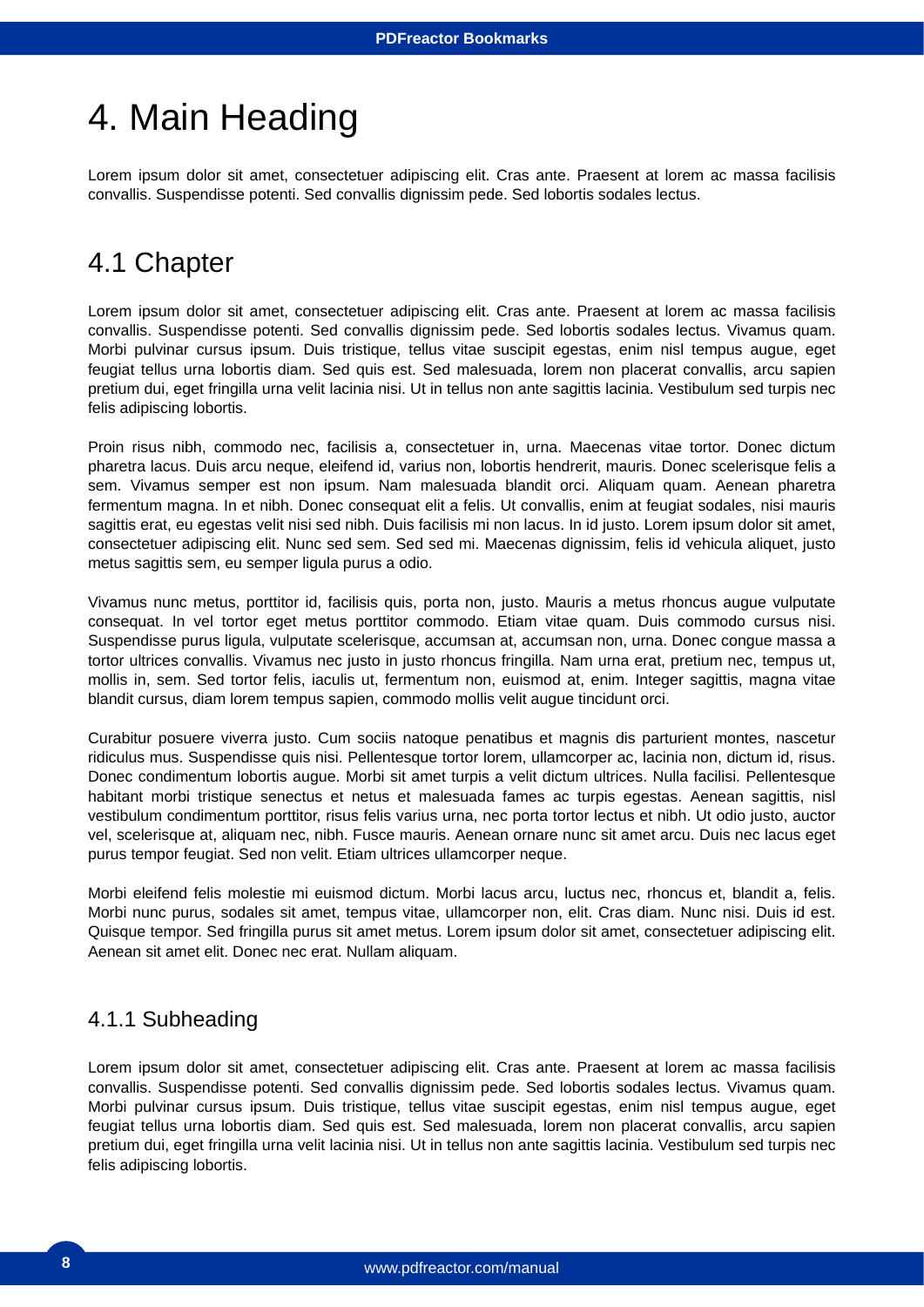Proin risus nibh, commodo nec, facilisis a, consectetuer in, urna. Maecenas vitae tortor. Donec dictum pharetra lacus. Duis arcu neque, eleifend id, varius non, lobortis hendrerit, mauris. Donec scelerisque felis a sem. Vivamus semper est non ipsum. Nam malesuada blandit orci. Aliquam quam. Aenean pharetra fermentum magna. In et nibh. Donec consequat elit a felis. Ut convallis, enim at feugiat sodales, nisi mauris sagittis erat, eu egestas velit nisi sed nibh. Duis facilisis mi non lacus. In id justo. Lorem ipsum dolor sit amet, consectetuer adipiscing elit. Nunc sed sem. Sed sed mi. Maecenas dignissim, felis id vehicula aliquet, justo metus sagittis sem, eu semper ligula purus a odio.

Vivamus nunc metus, porttitor id, facilisis quis, porta non, justo. Mauris a metus rhoncus augue vulputate consequat. In vel tortor eget metus porttitor commodo. Etiam vitae quam. Duis commodo cursus nisi. Suspendisse purus ligula, vulputate scelerisque, accumsan at, accumsan non, urna. Donec congue massa a tortor ultrices convallis. Vivamus nec justo in justo rhoncus fringilla. Nam urna erat, pretium nec, tempus ut, mollis in, sem. Sed tortor felis, iaculis ut, fermentum non, euismod at, enim. Integer sagittis, magna vitae blandit cursus, diam lorem tempus sapien, commodo mollis velit augue tincidunt orci.

Curabitur posuere viverra justo. Cum sociis natoque penatibus et magnis dis parturient montes, nascetur ridiculus mus. Suspendisse quis nisi. Pellentesque tortor lorem, ullamcorper ac, lacinia non, dictum id, risus. Donec condimentum lobortis augue. Morbi sit amet turpis a velit dictum ultrices. Nulla facilisi. Pellentesque habitant morbi tristique senectus et netus et malesuada fames ac turpis egestas. Aenean sagittis, nisl vestibulum condimentum porttitor, risus felis varius urna, nec porta tortor lectus et nibh. Ut odio justo, auctor vel, scelerisque at, aliquam nec, nibh. Fusce mauris. Aenean ornare nunc sit amet arcu. Duis nec lacus eget purus tempor feugiat. Sed non velit. Etiam ultrices ullamcorper neque.

Morbi eleifend felis molestie mi euismod dictum. Morbi lacus arcu, luctus nec, rhoncus et, blandit a, felis. Morbi nunc purus, sodales sit amet, tempus vitae, ullamcorper non, elit. Cras diam. Nunc nisi. Duis id est. Quisque tempor. Sed fringilla purus sit amet metus. Lorem ipsum dolor sit amet, consectetuer adipiscing elit. Aenean sit amet elit. Donec nec erat. Nullam aliquam.

#### 4.2 Chapter

Lorem ipsum dolor sit amet, consectetuer adipiscing elit. Cras ante. Praesent at lorem ac massa facilisis convallis. Suspendisse potenti. Sed convallis dignissim pede. Sed lobortis sodales lectus. Vivamus quam. Morbi pulvinar cursus ipsum. Duis tristique, tellus vitae suscipit egestas, enim nisl tempus augue, eget feugiat tellus urna lobortis diam. Sed quis est. Sed malesuada, lorem non placerat convallis, arcu sapien pretium dui, eget fringilla urna velit lacinia nisi. Ut in tellus non ante sagittis lacinia. Vestibulum sed turpis nec felis adipiscing lobortis.

Proin risus nibh, commodo nec, facilisis a, consectetuer in, urna. Maecenas vitae tortor. Donec dictum pharetra lacus. Duis arcu neque, eleifend id, varius non, lobortis hendrerit, mauris. Donec scelerisque felis a sem. Vivamus semper est non ipsum. Nam malesuada blandit orci. Aliquam quam. Aenean pharetra fermentum magna. In et nibh. Donec consequat elit a felis. Ut convallis, enim at feugiat sodales, nisi mauris sagittis erat, eu egestas velit nisi sed nibh. Duis facilisis mi non lacus. In id justo. Lorem ipsum dolor sit amet, consectetuer adipiscing elit. Nunc sed sem. Sed sed mi. Maecenas dignissim, felis id vehicula aliquet, justo metus sagittis sem, eu semper ligula purus a odio.

Vivamus nunc metus, porttitor id, facilisis quis, porta non, justo. Mauris a metus rhoncus augue vulputate consequat. In vel tortor eget metus porttitor commodo. Etiam vitae quam. Duis commodo cursus nisi. Suspendisse purus ligula, vulputate scelerisque, accumsan at, accumsan non, urna. Donec congue massa a tortor ultrices convallis. Vivamus nec justo in justo rhoncus fringilla. Nam urna erat, pretium nec, tempus ut, mollis in, sem. Sed tortor felis, iaculis ut, fermentum non, euismod at, enim. Integer sagittis, magna vitae blandit cursus, diam lorem tempus sapien, commodo mollis velit augue tincidunt orci.

Curabitur posuere viverra justo. Cum sociis natoque penatibus et magnis dis parturient montes, nascetur ridiculus mus. Suspendisse quis nisi. Pellentesque tortor lorem, ullamcorper ac, lacinia non, dictum id, risus. Donec condimentum lobortis augue. Morbi sit amet turpis a velit dictum ultrices. Nulla facilisi. Pellentesque habitant morbi tristique senectus et netus et malesuada fames ac turpis egestas. Aenean sagittis, nisl